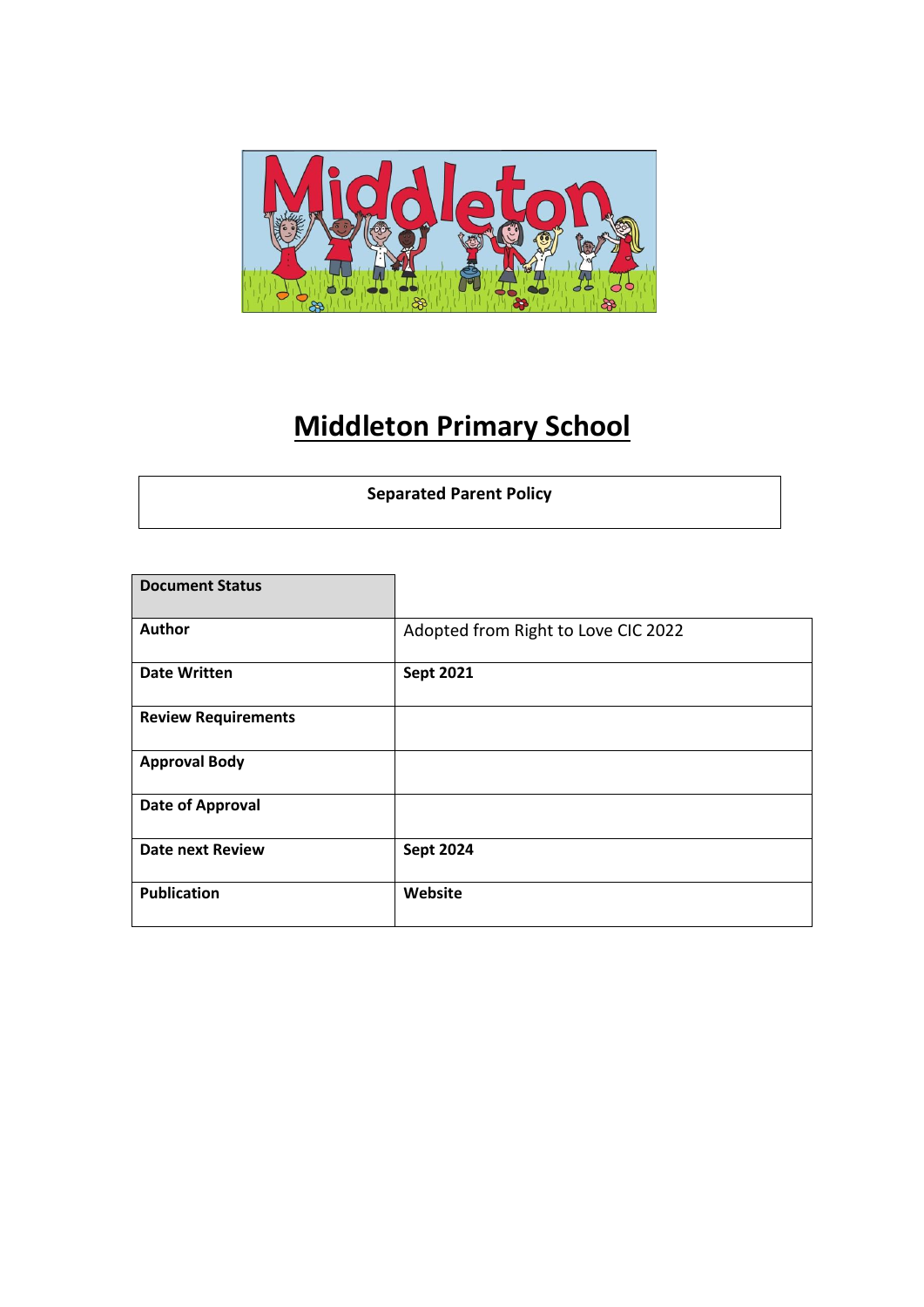## **Middleton Primary School Separated Parent Policy (Sept 2021)**

This policy takes into account the government's explanation of [Parental rights and](https://www.gov.uk/parental-rights-responsibilities)  [responsibilities](https://www.gov.uk/parental-rights-responsibilities) and the Department for Education's (DfE) guidance [Understanding and](https://www.gov.uk/government/publications/dealing-with-issues-relating-to-parental-responsibility/understanding-and-dealing-with-issues-relating-to-parental-responsibility#introduction)  [dealing with issues relating to parental responsibility](https://www.gov.uk/government/publications/dealing-with-issues-relating-to-parental-responsibility/understanding-and-dealing-with-issues-relating-to-parental-responsibility#introduction)

Government guidance outlines [what is parental responsibility](https://www.gov.uk/parental-rights-responsibilities) and who can obtain it.

## 1. Introduction

At Middleton Primary School, we aim to maintain contact with both parents in the best interests of their child(ren). This policy aims to minimise any impact and to clarify to all parties what is expected from separated parents and what can be expected from the School.

The basis of the advice within this policy is with regards to a child or children who have already been admitted to the School.

The person(s) with parental responsibility who applied for the child's admission should have involved all others with parental responsibility in making the decision to apply. They should have provided the School with details of all those with parental responsibility for a child. Where this has not happened the School welcomes direct contact from those with parental responsibility providing their own details. However, the School cannot be held responsible for excluding a parent or person with parental responsibility if the information has not been provided to them.

If parents separate whilst their child already attends the School, the parents must notify the School immediately so that the School can ensure continuing contact with both parents and, in the event that the parents have separated on an acrimonious basis the School will endeavour to accommodate each parent separately in terms of communications and any attendances at the School.

#### 2. Definition of "parent"

The definition of a "parent" for School purposes is much wider than for any other situation. Section 576 of The Education Act 1996 defines a parent as:

- all biological parents, whether they are married or not
- includes any person who, although not a biological parent, has parental responsibility for a child or young person - this could be an adoptive parent, a stepparent, guardian or other relative
- any person who, although not a biological parent and does not have parental responsibility, has care of a child or young person.

A person typically has care of a child or young person if they are the person with whom the child lives, either full or part time and who looks after the child, irrespective of what their biological or legal relationship is with the child. For example, this may be a foster carer or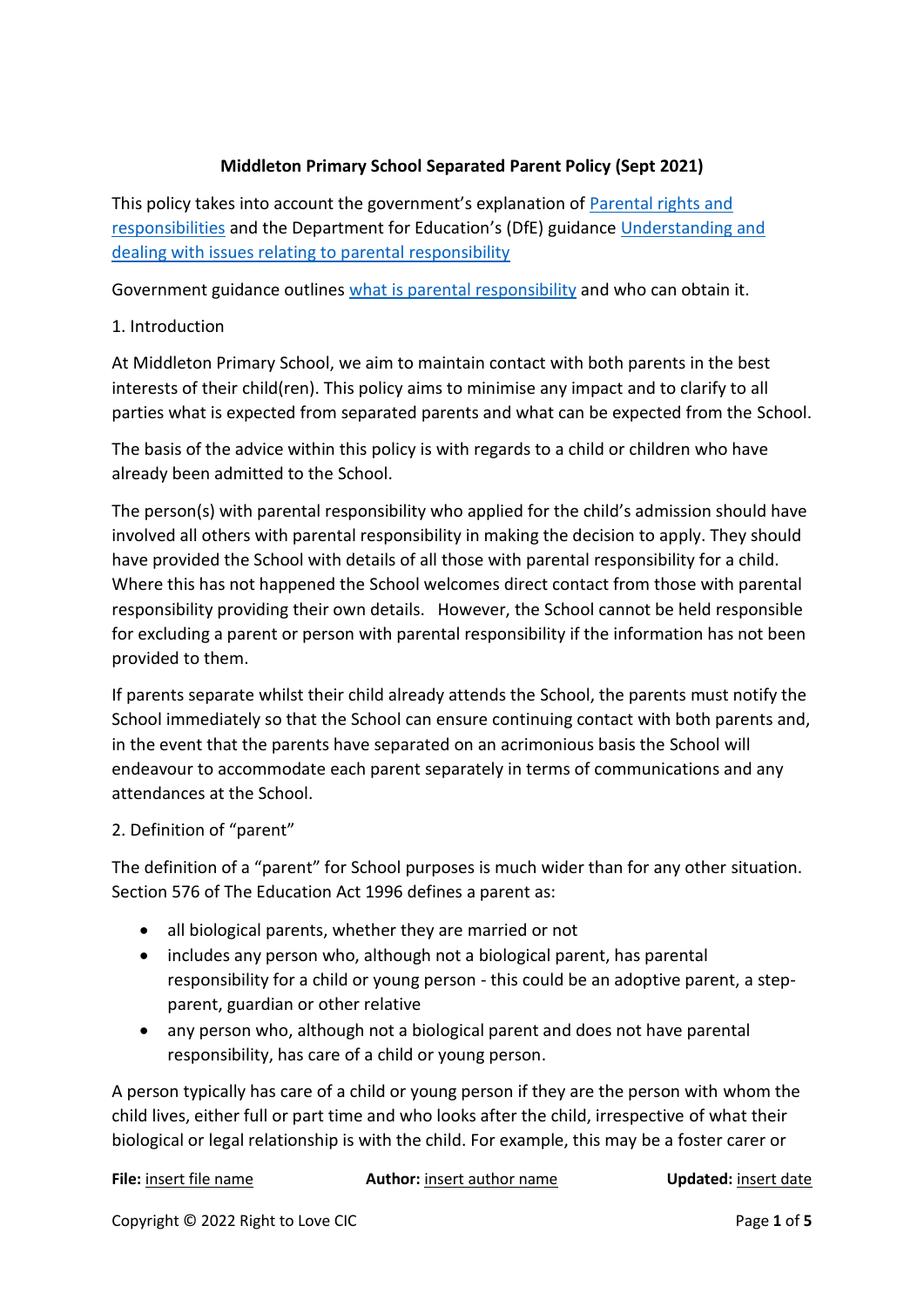family and friends carer who do not have parental responsibility but have been delegated the responsibility for taking day-to-day decisions about the child.

Parents, as defined above, are entitled to share in the decisions about the child's education and to be treated equally by Schools. In particular, these entitlements include, but are not limited to, the following:

- receiving copies of School reports
- having access to School records
- attending parent meetings
- receiving newsletters
- invitations to School events
- information about School trips
- School photographs relating to their child
- participation in any exclusion procedure and
- dealing with any medical issues that arise and/or vaccinations that may be offered.

The School recognises that whilst the parents of some pupils may be separated, divorced or estranged, they are still entitled to the above and this entitlement cannot be restricted without a Court order. If the parents are involved in proceedings before the Court directly relating to the child(ren), the parents should seek the Court's permission to disclose the Court order(s) made to the School. In addition, and should the Courts so require, the School will be willing to provide a letter setting out any information that is specified in a Court order.

#### 3. Parental responsibility

Parental responsibility is defined in the Children Act 1989 and means the rights, duties, powers, responsibilities and authority that a parent has for their child. In addition to a child's natural parents, it can be acquired by Court order, being appointed a guardian, adopting a child or a formal agreement.

The information provided to the School when the child was enrolled detailing who has parental responsibility for the child will be presumed to be correct unless a Court order or original birth certificate proving otherwise is provided to the School. The School will be reliant on such information being provided as accurate and true. The information provided regarding the address(es) where the child lives will be presumed to be correct unless the School is provided with a copy of a Court order setting out arrangements for where the child should live.

Every parent with parental responsibility for a child has an equal right to be engaged with decisions regarding their education. Unless there is a Court order limiting an individual's exercise of parental responsibility the School must treat all parents equally and must provide them with the same information.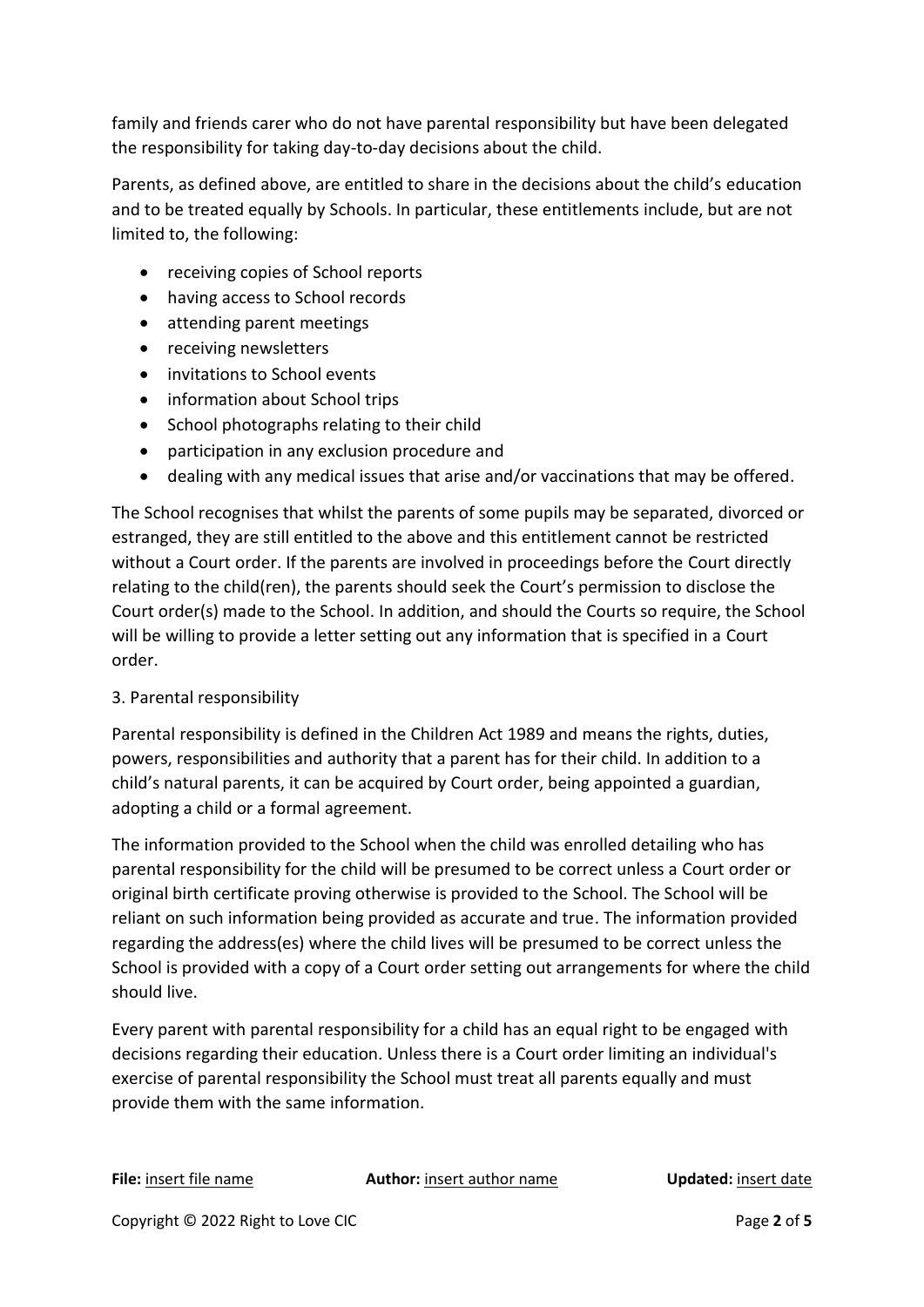Where contact has been limited by a Court order, the parent still has the right to receive information about the child and be involved in decisions regarding their education and welfare, unless a Court order restricts what information they can receive or removes their parental responsibility. We will not remove a parent's contact details without such a Court order being in place or a parent asks for their **own** contact details to be removed.

## 4. Court orders

At Middleton Primary School, our sole wish is to promote the best interests of the child, working in partnership with all parents and/or those with parental responsibility. If there is a Court order in place, the School will always act in ways to ensure, as best it can, that no Court order is breached. The School can only be expected to comply with an order if it is properly notified and has received a sealed digital or paper copy for its files, and only to the extent that it relates to the School.

The School has no responsibility for enforcing any Court order but will endeavour to ensure that if there are restrictions in place with regards to the collection of a child, such restrictions are adhered to.

In the event that the School is not informed of the existence of such an order, the parents will be treated equally by the School. If there is an order in place and neither the parents and/or those with parental responsibility inform the School then if there is any breach of such order, the School cannot be held responsible and/or liable

5. Disputes and disagreements

Middleton Primary School hopes that parents and all those with parental responsibility will support the School in working together for the benefit of their children.

It is very important to note that any dispute between parents sharing these rights will need to be resolved between them. In all cases where parents and/or those with parental responsibility cannot agree on various issues, parents should seek independent legal advice as to the options available to resolve those issues, either by agreement or by obtaining a Court order.

Parents should seek to resolve contact issues without involving the School. The School will not mediate, "take sides" or act as an intermediary between parents who do not communicate with each other.

#### 6. Changes in family circumstances

We ask parents to inform the School whenever something outside School – such as a change in family circumstances – occurs so that we can sensitively support the child in School. We expect parents to update the School whenever emergency contact details change for one or both parents and/or there is a new arrangement for collecting children at the end of the School day, in particular if there is any Court order that has been made.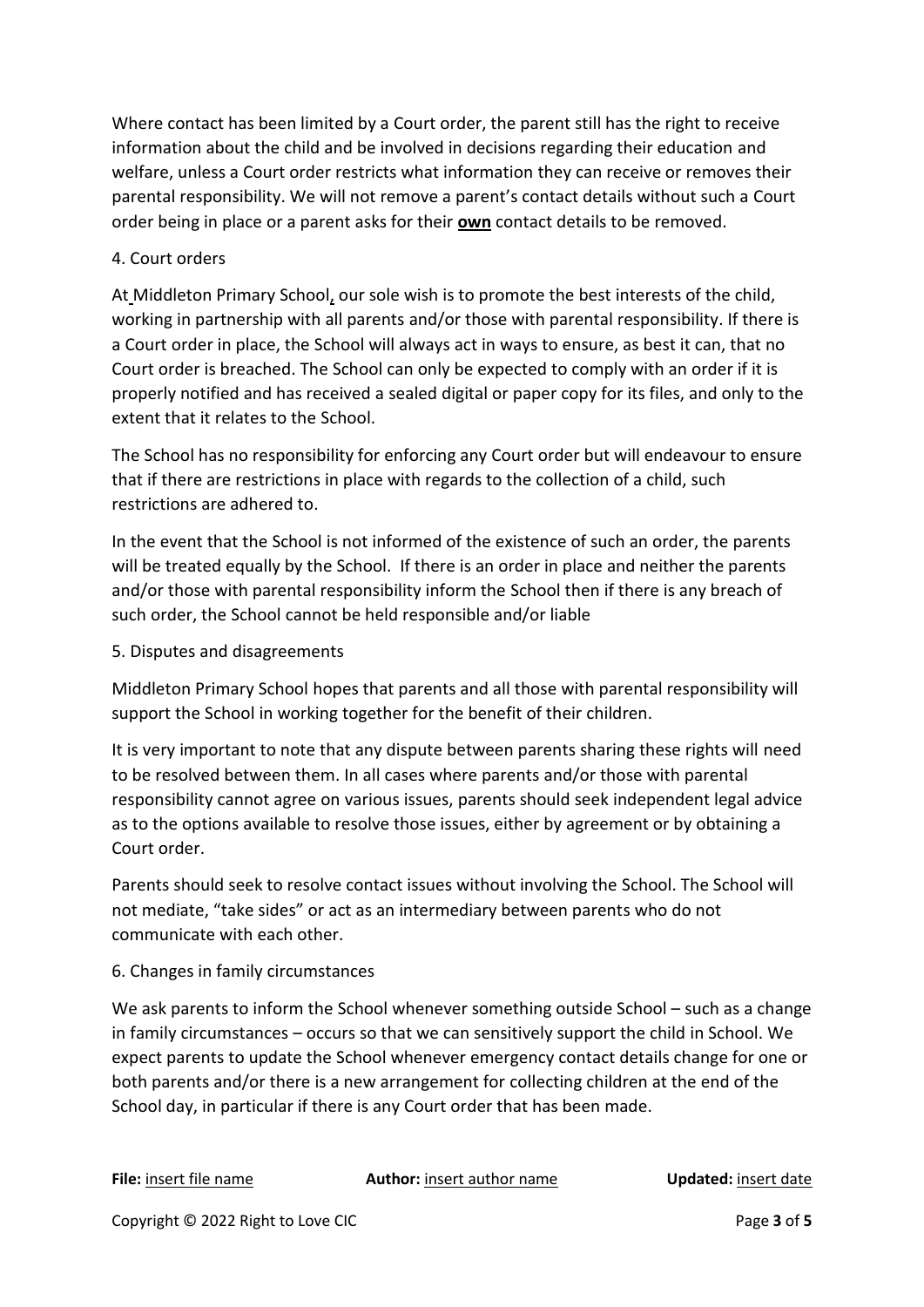We recognise the sensitivity of some situations and all staff are aware of the need for discretion and confidentiality. School staff will be informed on a strict need-to-know basis so that suitable support can be offered.

## 7. The release of child(ren)

On being admitted to the School, and unless notified to the contrary, the School will release children to either or both parents and/or those with parental responsibility and/or those with care of the child. If one parent seeks to remove the child from School in contravention of the notified arrangements, and the parent to whom the child would normally be released has not consented, the following steps will be followed:

- The Headteacher or designated deputy will meet with the parent seeking to remove the child and then telephone the parent to whom the child would normally be released and explain the request.
- If the parent to whom the child would normally be released agrees (such agreement to immediately be confirmed by an email to ensure there is record on the School's files), the child may be released and the records will reflect that the permission was granted.
- In the event that the parent to whom the child would normally be released to cannot be reached, the Headteacher or designated deputy dealing with the issue may make a decision based upon all relevant information available to him/her.
- The Headteacher or designated deputy may have to refuse permission if consent cannot be obtained.
- During any discussion or communication with parents and/or those with parental responsibility, the child may be supervised by an appropriate member of School staff in a separate room.
- In extreme circumstances if there is a belief that a possible abduction of the child may occur or if the parent is disruptive, the Police will be notified immediately.

## 8. Communication between School and separated parents

Bulletins, newsletters and general updates are sent via insert communication method to all parents and/or those who have parental responsibility for whom we have up-to-date contact details. These updates contain all the main class/School events, including parents' evenings, productions, sports days and class outings and events.

The School is able to deal with separate requests for invitations to School events and performances made by separated, divorced or estranged parents who have parental responsibility. However, the School would be grateful if parents could communicate directly on such matters if they can although in some instances the School recognises that this may not be possible should there be a Court order in place preventing the parties from contacting each other. The School will try to comply with requests; however, in certain circumstances, and as stated above, it will not always be possible, for example when a Court order preventing contact with the child or each other is in place.